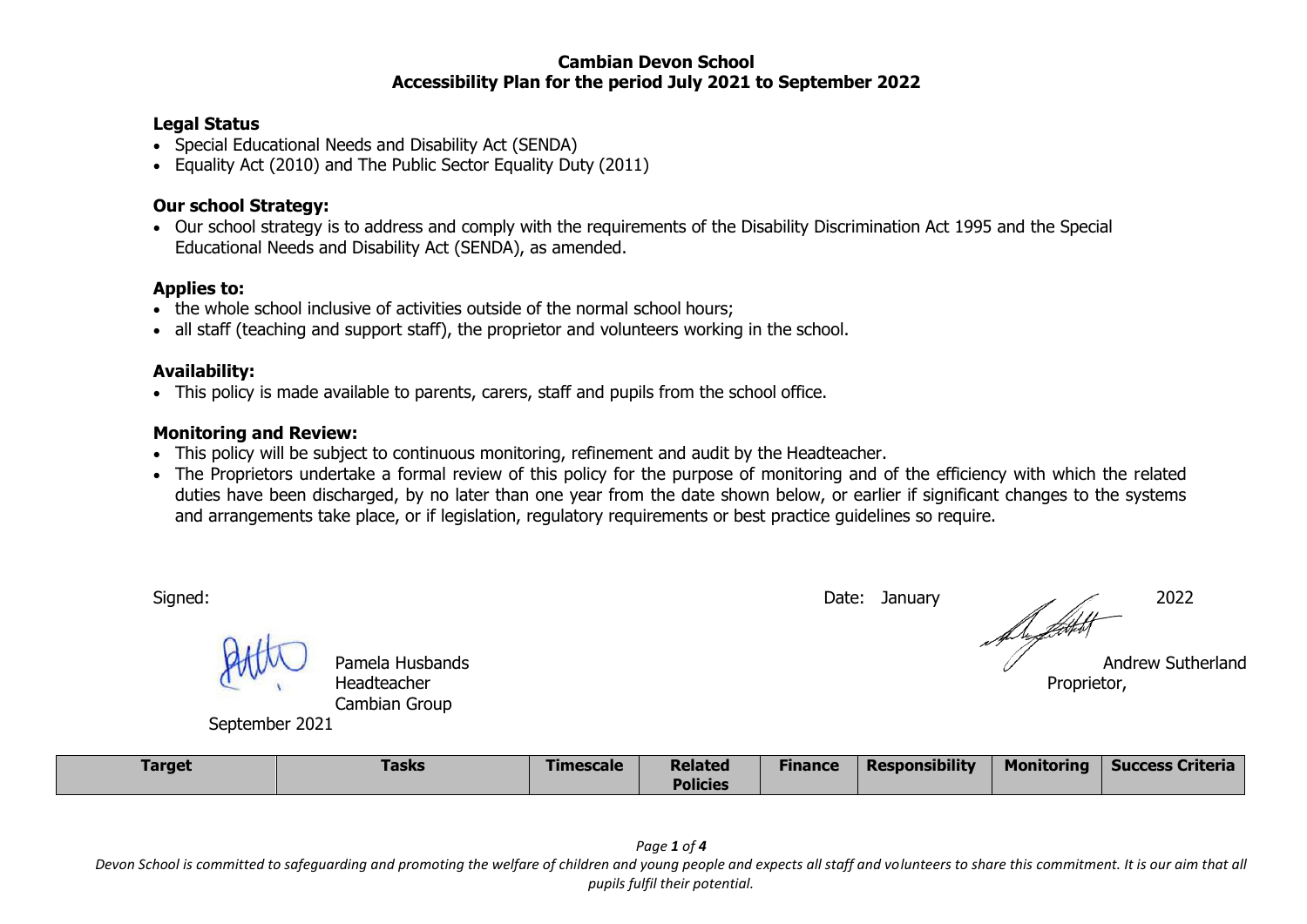| <b>ACCESS TO ICT</b><br>Ensure access to computer<br>technology appropriate for<br>pupils with disabilities<br>including auxiliary aids. | - ICT plan includes prioritised<br>purchasing list for computer<br>technology as required for pupils<br>with disabilities.<br>• School staff to update on<br>available technology on a termly<br>basis.                                                                                                                                                                                                 | As required -<br>unless needs<br>of pupils in<br>school require<br>immediate<br>action. | <b>School Equality</b><br>& Diversity<br>Framework<br>Curriculum<br>policy |                                                                           | Pamela Husbands                 | Director.                                    | Access to<br>appropriate<br>computer<br>technology will be<br>improved for all<br>disabled pupils.<br>Variety of<br>computers on<br>bottom floor<br>required/apple<br>technology.                                    |
|------------------------------------------------------------------------------------------------------------------------------------------|---------------------------------------------------------------------------------------------------------------------------------------------------------------------------------------------------------------------------------------------------------------------------------------------------------------------------------------------------------------------------------------------------------|-----------------------------------------------------------------------------------------|----------------------------------------------------------------------------|---------------------------------------------------------------------------|---------------------------------|----------------------------------------------|----------------------------------------------------------------------------------------------------------------------------------------------------------------------------------------------------------------------|
| <b>ACCESS TO CURRICULUM</b><br>Reflect identified areas of<br>need in lesson planning and<br>delivery.                                   | · Incorporate protected<br>characteristic awareness into all<br>planning of lessons including<br>extra support, 1-1 teaching,<br>extended times and home based<br>learning.<br>• Ongoing programme of staff<br>training in disability awareness to<br>reflect diverse needs of students<br>within the school & anticipatory<br>duties.<br>. Purchase of resources to<br>increase student participation. | Ongoing                                                                                 | Equality &<br><b>Diversity</b><br><b>Inclusion</b><br>Curriculum<br>policy | <b>Schemes</b><br>of Work<br>Included in<br>company<br>training<br>budget | All teaching staff<br>Sue Forte | Pamela<br><b>Husbands</b><br>Abigail Walters | Improved access to<br>curriculum for all<br>pupils including<br>those who are<br>pregnant, pupils<br>who have recently<br>given birth, pupils<br>under Gender<br>reassignment and<br>pupils with partial<br>hearing. |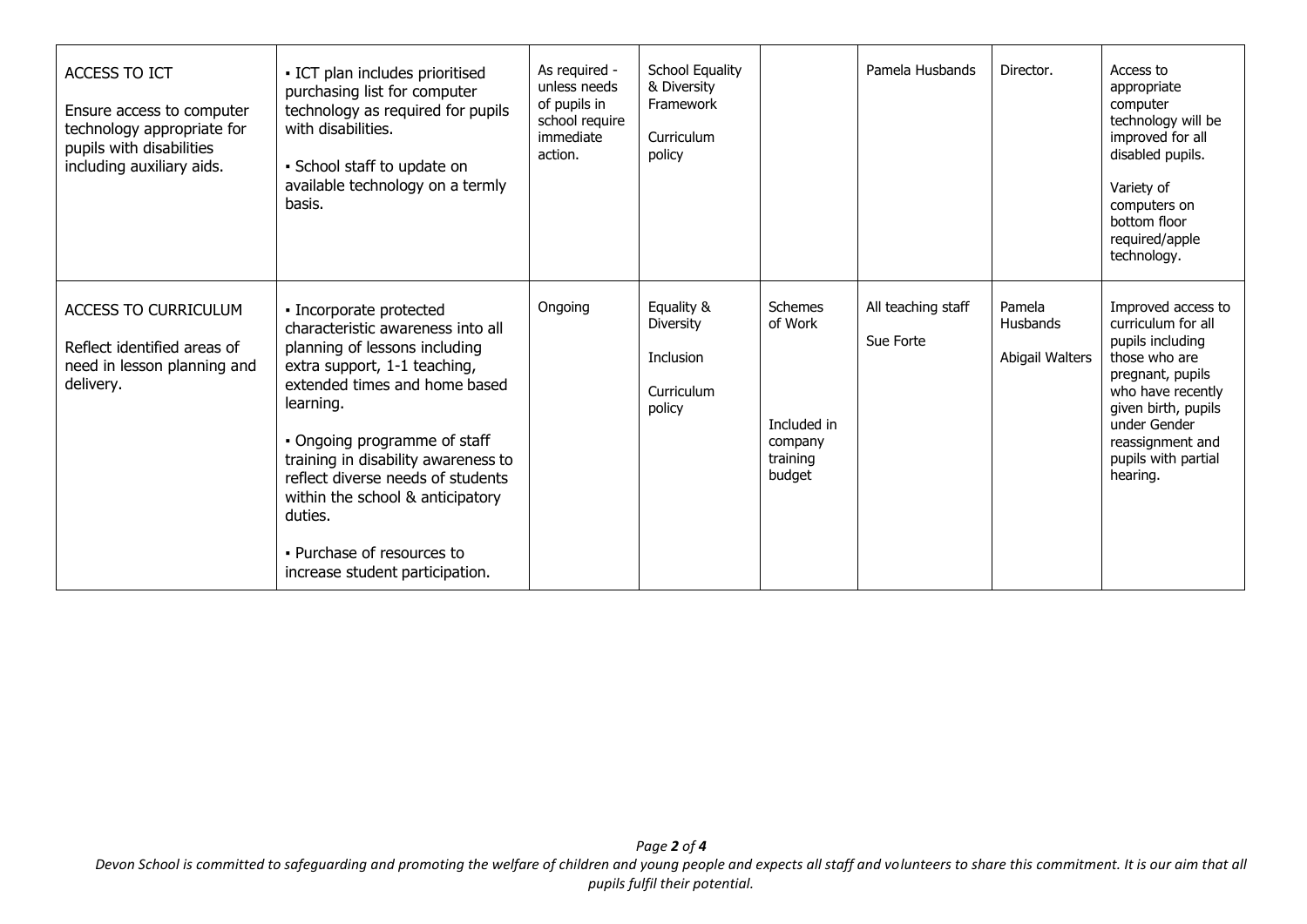| <b>INVOLVEMENT IN THE SCHOOL</b><br>Prioritise student participation in<br>school activities.<br>Ensure all students are aware of<br>diverse groups, by educating<br>pupils, we can eliminate<br>discrimination and other<br>prohibited conduct. | Promote student awareness<br>of the rights of the child,<br>especially Article 23: Children<br>should have special care and<br>support of they need it.<br>Ensure student activities are<br>accessible to all students,<br>including workshop, outdoor<br>activities and PE.<br>Update behaviour/anti-<br>bullying policies, and make<br>students aware of changes. | Ongoing                                     | <b>RSHE</b><br>Participation and<br>Involvement<br>framework<br>School risk<br>assessments<br>Anti-Bullying and<br>Behaviour Support<br>policies | N/A | Pamela Husbands<br>Sue Forte<br>All staff | Director | Increased participation<br>in school life for<br>student with<br>disabilities.<br>Inclusion in all school-<br>related activities e.g.<br>assisting with childcare<br>for maternity-based<br>students |
|--------------------------------------------------------------------------------------------------------------------------------------------------------------------------------------------------------------------------------------------------|---------------------------------------------------------------------------------------------------------------------------------------------------------------------------------------------------------------------------------------------------------------------------------------------------------------------------------------------------------------------|---------------------------------------------|--------------------------------------------------------------------------------------------------------------------------------------------------|-----|-------------------------------------------|----------|------------------------------------------------------------------------------------------------------------------------------------------------------------------------------------------------------|
| <b>SCHOOL POLICIES</b><br>Ensure all policies consider the<br>implications of disability access,<br>inclusion for all group,<br>appreciation for equality and<br>diversity and anti-bullying<br>behaviour.                                       | All school policies run in line<br>$\bullet$<br>with the 2010 Equality Act<br>and consider all protected<br>characteristics.<br>To ensure all students are<br>free from direct and indirect<br>discrimination, harassment<br>and victimisation.                                                                                                                     | Ongoing<br>Governance audit<br>each October | All policies                                                                                                                                     | N/A | Pamela Husbands                           | Director | Access to all aspects<br>of school life for all<br><b>students</b>                                                                                                                                   |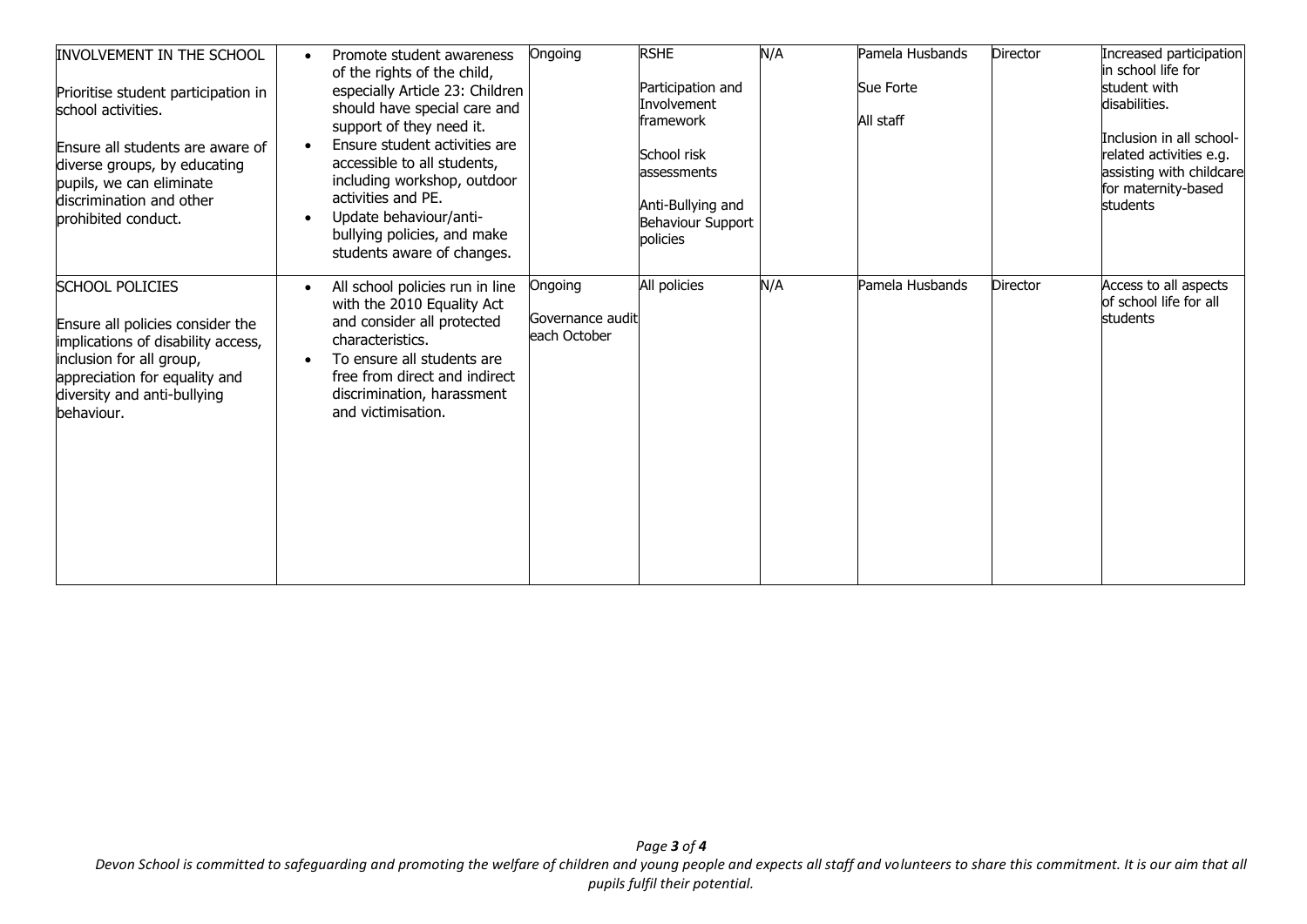| <b>SCHOOL BUILDINGS</b><br>Ensure that access to school<br>buildings and site can meet<br>diverse pupil needs, including<br>access for wheelchair-bound<br>pupils (not feasible of first floor<br>of Paignton site due to the age of<br>the building.) | Accessibility and clarify of<br>$\bullet$<br>signs around school.<br>Awareness of independent<br>access for downstairs<br>classrooms at Paignton site.<br>Clear identification of room<br>$\bullet$<br>functions.<br>Clear pathways without<br>$\bullet$<br>obstruction.<br>To investigate wheelchair<br>$\bullet$<br>access via the front door,<br>rather than the rear.                                                               | Ongoing | Inclusion<br>Cultural<br>Acceptance policy<br>School risk<br>assessments                   | In line with<br>Capex budget | Pamela Husbands<br><b>Richard Fradd</b> | <b>Director</b> | Access to school<br>buildings and site<br>improved, including<br>toilet, computers and<br>learning facilities  |
|--------------------------------------------------------------------------------------------------------------------------------------------------------------------------------------------------------------------------------------------------------|-----------------------------------------------------------------------------------------------------------------------------------------------------------------------------------------------------------------------------------------------------------------------------------------------------------------------------------------------------------------------------------------------------------------------------------------|---------|--------------------------------------------------------------------------------------------|------------------------------|-----------------------------------------|-----------------|----------------------------------------------------------------------------------------------------------------|
| <b>CLASSROOMS</b><br>Ensure that classrooms are<br>optimally organised for disabled<br>pupils within current restraints.<br>Identify needs and actions for<br>future improvements                                                                      | Plan classrooms in<br>$\bullet$<br>accordance with pupil need<br>Organise resources within<br>classrooms to reflect student<br>need<br>Incorporate accessibility into<br>$\bullet$<br>any proposed structural<br>alternatives<br>Provide quiet areas within the<br>school<br>Think beyond the ramp. Look<br>at accessibility in all areas of<br>school life, including<br>workshop facilities, PE<br>arrangements and<br>qualifications | Ongoing | All staff planning<br>and organising of<br>trips, visitors and<br>independent<br>training. |                              | Pamela Husbands                         | <b>Director</b> | Appropriate use of<br>resources for<br>diverse needs of<br>pupils with<br>disabilities.<br>Communication cards |
| <b>NEWSLETTERS &amp;</b><br><b>DOCUMENTS</b><br>Availability of newsletters<br>and school documents in<br>alternative formats to be sent<br>to all pupils in the company<br>to be more aware of school<br>life.                                        | - Letters in first language.<br>- Large print, coloured<br>paper & audio when<br>required.<br>- Class Dojo<br>- E-mail.                                                                                                                                                                                                                                                                                                                 | Ongoing |                                                                                            |                              | Pamela Husbands<br>Lucy O'Malley        | Director.       | Information to<br>pupils with<br>disabilities and<br>parents / carers will<br>be improved.                     |

*Page 4 of 4 Devon School is committed to safeguarding and promoting the welfare of children and young people and expects all staff and volunteers to share this commitment. It is our aim that all pupils fulfil their potential.*